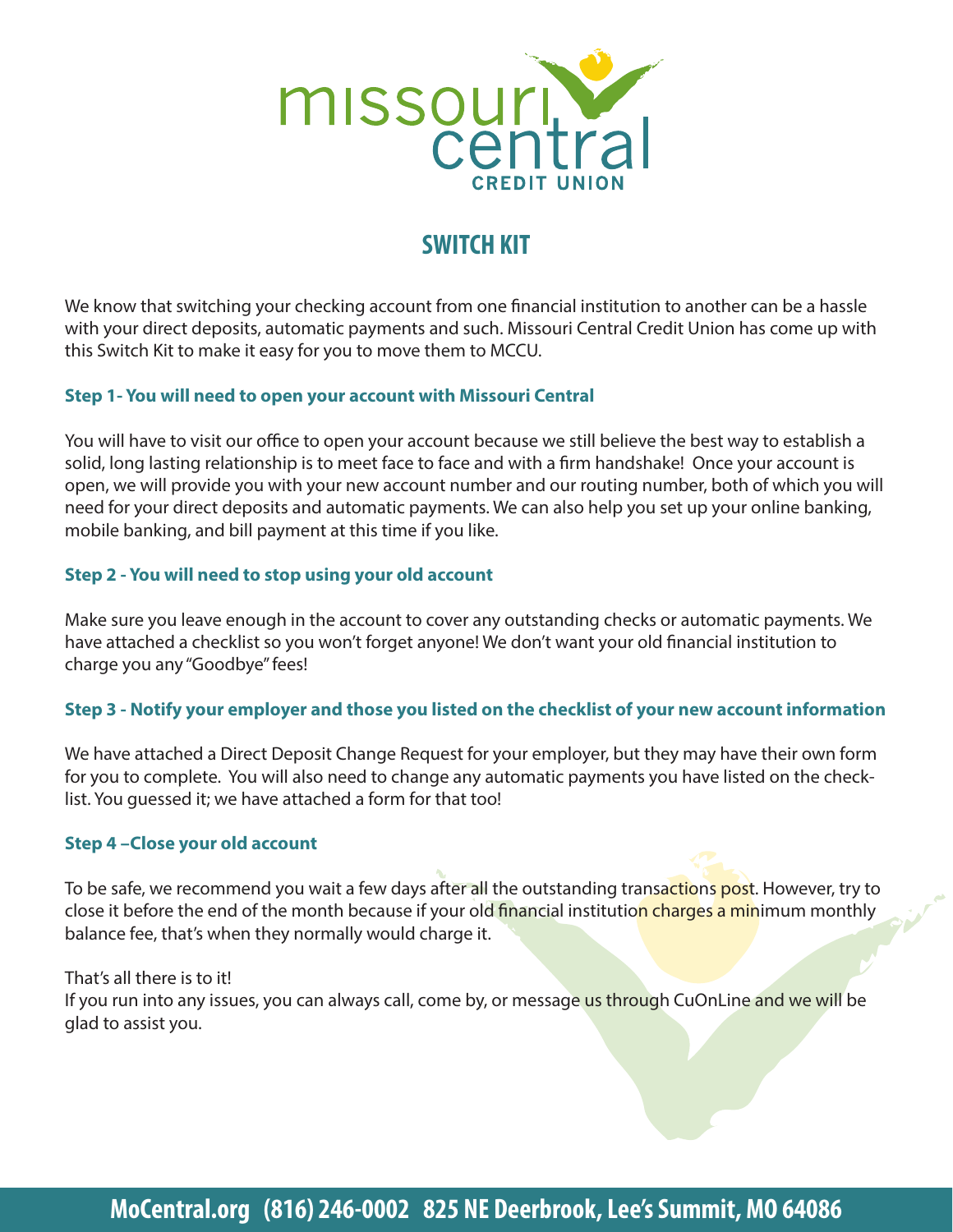

### SWITCH KIT CHECKLIST

 
\_\_\_\_\_\_\_\_\_\_\_\_\_\_\_\_\_\_\_\_\_\_\_\_\_\_

### Missouri Central Credit Union's Routing Number: **301081155**. Our address is: 825 NE Deerbrook Street, Lee's Summit MO 64086

| <b>Direct Deposits</b> |                                |        |  |  |  |  |
|------------------------|--------------------------------|--------|--|--|--|--|
| <b>Received From:</b>  | <b>Contact Info:</b>           | Notes: |  |  |  |  |
| Employer               |                                |        |  |  |  |  |
| Employer               |                                |        |  |  |  |  |
| Retirement or          |                                |        |  |  |  |  |
| Pension                |                                |        |  |  |  |  |
| Social Security        | 800-722-1213 or                |        |  |  |  |  |
|                        | https://www.ssa.gov/myaccount/ |        |  |  |  |  |
|                        | direct-deposit.html            |        |  |  |  |  |

|                    | <b>Automatic Payments (ACH or Debit Card)</b> |                      |                        |        |
|--------------------|-----------------------------------------------|----------------------|------------------------|--------|
|                    | <b>Company Name:</b>                          | <b>Contact Info:</b> | <b>Account Number:</b> | Notes: |
| Auto Insurance     |                                               |                      |                        |        |
| Auto Payment       |                                               |                      |                        |        |
| Auto Payment       |                                               |                      |                        |        |
| Cable or Sat       |                                               |                      |                        |        |
| Cell Provider      |                                               |                      |                        |        |
| <b>Credit Card</b> |                                               |                      |                        |        |
| <b>Credit Card</b> |                                               |                      |                        |        |
| Gym Membership     |                                               |                      |                        |        |
| Life Insurance     |                                               |                      |                        |        |
| Mortgage or Rent   |                                               |                      |                        |        |
| Trash              |                                               |                      |                        |        |
| Utilities:         |                                               |                      |                        |        |
| Electric           |                                               |                      |                        |        |
| Gas                |                                               |                      |                        |        |
| Water              |                                               |                      |                        |        |
|                    |                                               |                      |                        |        |
|                    |                                               |                      |                        |        |

# MoCentral.org (816) 246-0002 825 NE Deerbrook, Lee's Summit, MO 64086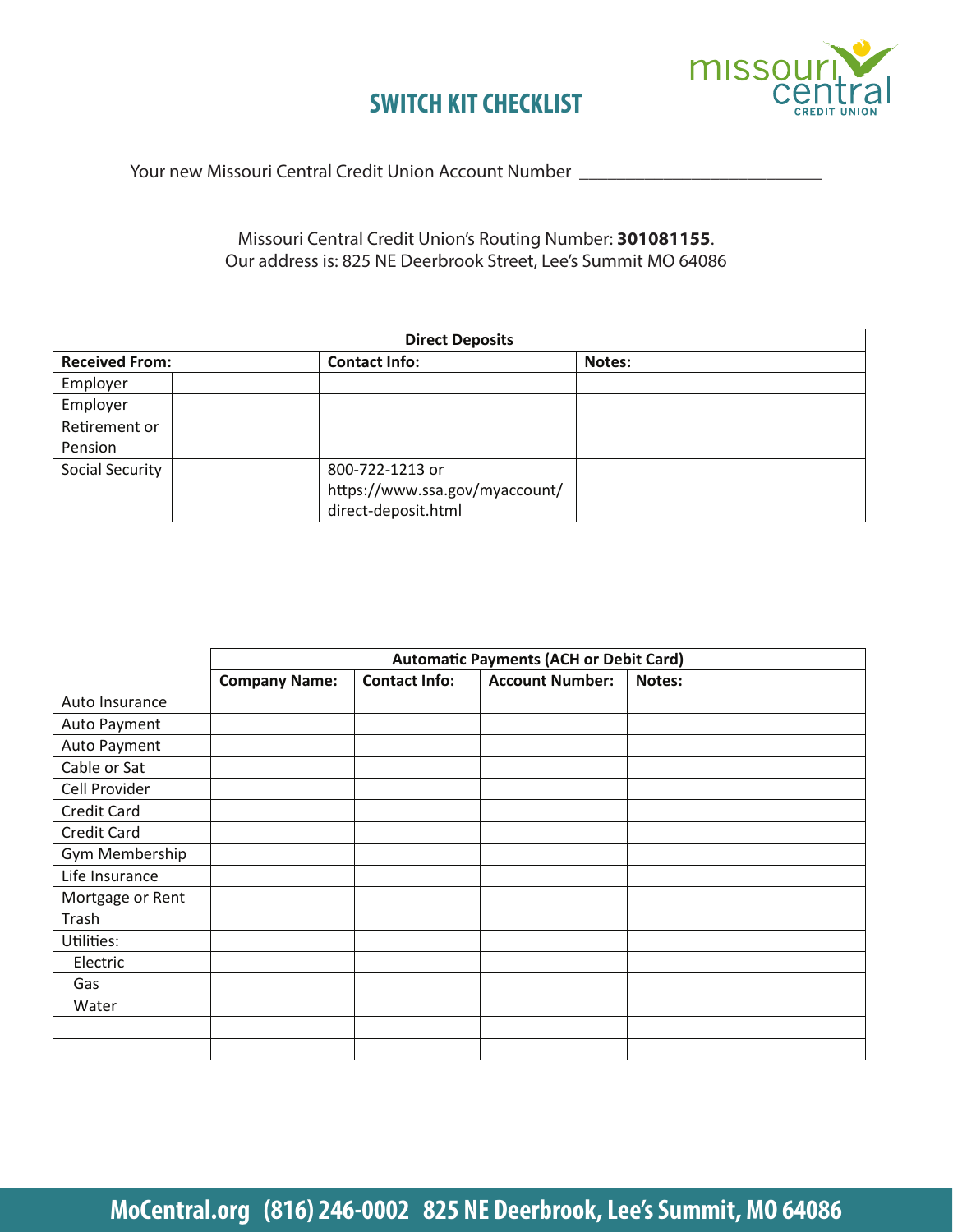

Date \_\_\_\_\_\_\_\_\_\_\_\_\_\_\_\_\_\_\_

To: \_\_\_\_\_\_\_\_\_\_\_\_\_\_\_\_\_\_\_\_\_\_\_\_\_\_\_\_\_\_\_\_\_\_\_\_\_\_\_\_

(Company Name)

 \_\_\_\_\_\_\_\_\_\_\_\_\_\_\_\_\_\_\_\_\_\_\_\_\_\_\_\_\_\_\_\_\_\_\_\_\_\_\_\_ (Company Address)

 \_\_\_\_\_\_\_\_\_\_\_\_\_\_\_\_\_\_\_\_\_\_\_\_\_\_\_\_\_\_\_\_\_\_\_\_\_\_\_\_ (Company City, State and Zip)

### **DIRECT DEPOSIT CHANGE REQUEST**

This form serves as my notification to you that I have moved my account to Missouri Central Credit Union. Please stop my Direct Deposit to my account at \_\_\_\_\_\_\_\_\_\_\_\_\_\_\_\_\_\_\_\_\_\_\_\_\_\_\_\_\_\_\_\_\_

(The old Financial Institution)

Please begin sending my Direct Deposit to Missouri Central Credit Union immediately. My Account Number is \_\_\_\_\_\_\_\_\_\_\_\_\_\_\_\_\_\_\_\_\_\_\_\_\_\_\_\_\_\_. This is a Checking Account Savings Account. The Routing (ABA) Number is 301081155. The address is 825 NE Deerbrook Street, Lee's Summit, MO 64086.

If you have any questions or problems with this request, please contact me at #\_\_\_\_\_\_\_\_\_\_\_\_\_\_ or contact a Missouri Central Credit Union Member Service Representative at 816-246-0002.

If this form is not sufficient to change my Direct Deposit, please send your company's authorized form to my address below.

\_\_\_\_\_\_\_\_\_\_\_\_\_\_\_\_\_\_\_\_\_\_\_\_\_\_\_\_\_\_\_\_\_\_\_\_\_\_ \_\_\_\_\_\_\_\_\_\_\_\_\_\_\_\_\_\_\_\_\_\_\_\_\_\_\_\_\_\_\_\_\_\_\_\_

Thank you.

(Member Name) (Neatly written or typed) (Member Signature)

\_\_\_\_\_\_\_\_\_\_\_\_\_\_\_\_\_\_\_\_\_\_\_\_\_\_\_\_\_\_\_\_\_\_\_\_\_\_ \_\_\_\_\_\_\_\_\_\_\_\_\_\_\_\_\_\_\_\_\_\_\_\_\_\_\_\_\_\_\_\_\_\_\_\_ (Member Address) (Member City, State, and Zip)